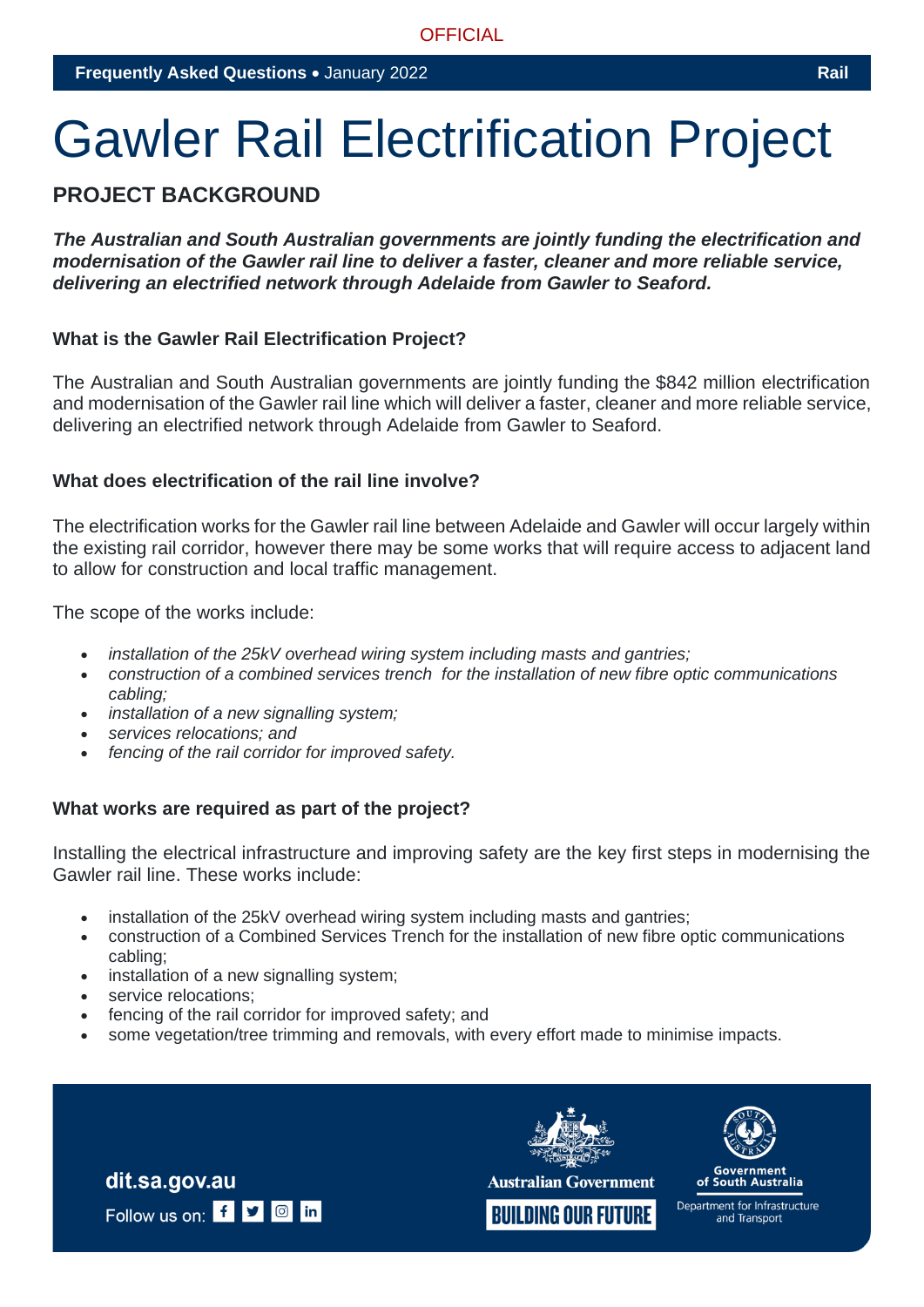The majority of works are occurring within the existing rail corridor, however there may be some works that will require access to adjacent land to allow for construction and local traffic management. If access is required, a member of the project team will communicate with the property owner.

#### **When is the project going to be completed?**

Gawler Rail Electrification Project is a highly complex project with multiple safety critical interfaces. Detailed planning, together with skilled resources are required to ensure the project is delivered safely, and in accordance with our obligations under the *Rail Safety Act 2012*.

Critical testing is underway on the Gawler Rail Line as the vital and long-awaited electrification project enters its final stages.

The Gawler Rail Electrification Project (GREP) was hit with unavoidable setbacks in 2021 caused by the COVID-19 pandemic including an inability to bring the required number of highly specialised workers across the border from interstate and manufacturing shutdowns during extended lockdowns in other states.

Following months of hard work by the project team to minimise the impacts, the project is now closer to completion with services expected to be commencing in April. The Department appreciates your co-operation and patience while these important works are undertaken.

#### **What works have been undertaken to date?**

The main civil works are complete, with 58km of new common services trench (CST) constructed, more than 350km of conduit and 456km of signalling cable, installation of the overhear wiring and the concrete foundations and masts which support the overhead wiring network have been completed.

The project is now focusing on completing the installation of the new signalling system, followed by testing and commissioning of the new infrastructure ahead of returning passenger rail services.

# **PASSENGER SERVICES**

#### **Why are changes to passenger services required as part of the construction?**

While every effort has been made to minimise disruption to stakeholders, construction works require a full closure of the Gawler rail line, to enable works to be safely undertaken.

Substitute buses are in place to accommodate commuters during the line closure. For further information regarding the detours, changes to bus stops and timetables please visit [www.adelaidemetro.com.au/](http://www.adelaidemetro.com.au/)

#### **Will there be new trains on the Gawler line?**

New electric trains are being procured which will enable an increase in capacity, as well as reliability and safety improvements. The new trains will be introduced in stages following completion of all the project works.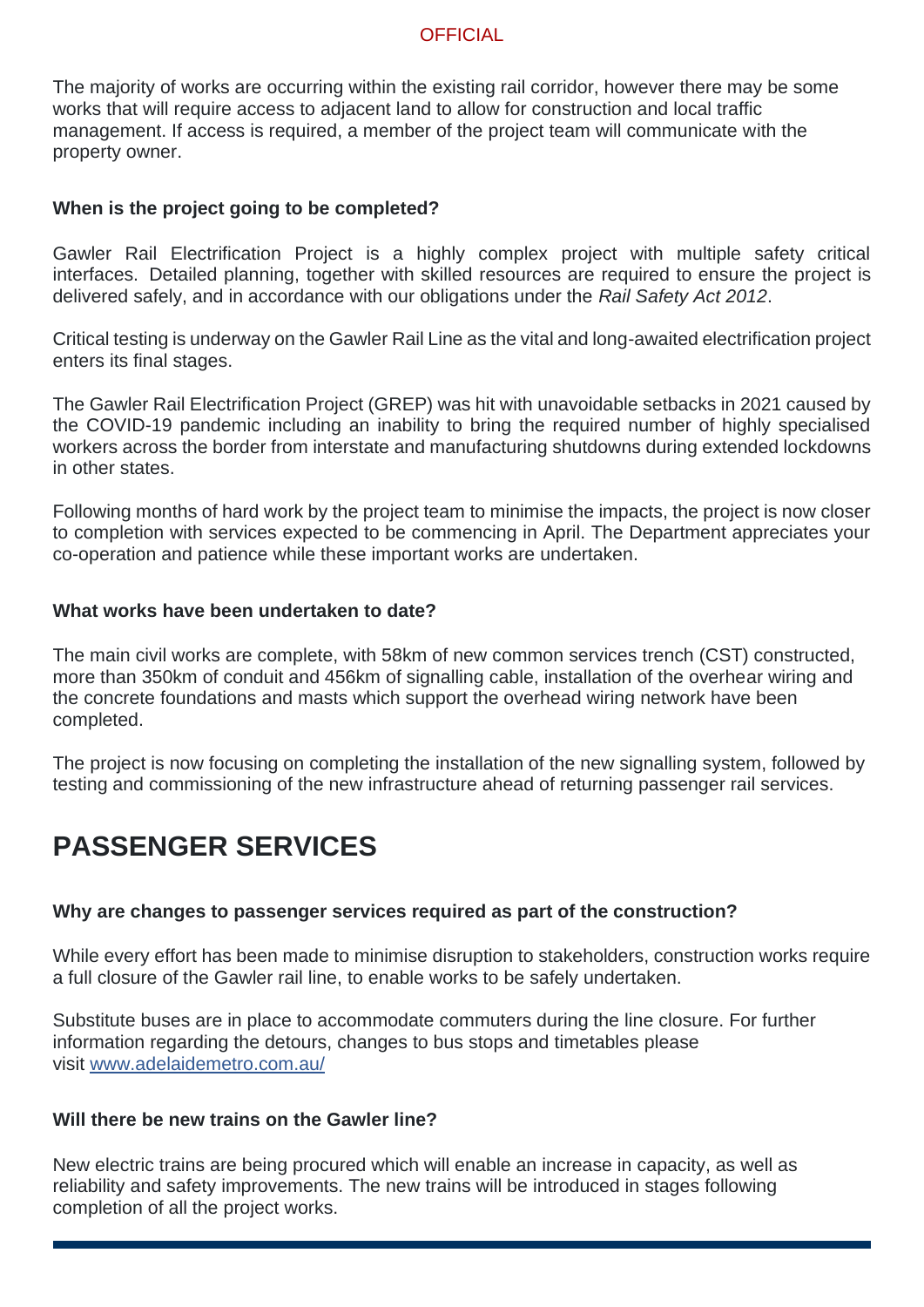Will there be a new timetable following the recommencement of passenger services? At this stage, there have been no changes to the Gawler rail line timetable, which is scheduled to be reviewed in mid-2022.

For information about timetables and passenger services, please visit Adelaide Metro [www.adelaidemetro.com.au](http://www.adelaidemetro.com.au/)

#### **Will there be any major station upgrades?**

Stations along the Gawler rail line will not be upgraded as part of the Gawler Rail Electrification Project.

However, in June 2021, the State Government announced railway stations across Adelaide will receive makeovers as part of a commitment from the 2021-22 State Budget. The initiative provides \$99 million over 10 years to refresh railway stations in the metropolitan rail network, including 14 stations along the Gawler rail line.

For more information, please visit [www.dit.sa.gov.au/station\\_refresh\\_program](https://dit.sa.gov.au/infrastructure/public_transport_projects/gawler_rail_electrification_project/frequently_asked_questions)

# **TESTING AND COMMISSIONING**

### **What is testing and commissioning?**

Testing and commissioning is a process undertaken on the new electrification infrastructure, to ensure the line is operating safely before passenger services recommence.

As part of the testing process, the overhead wiring and signalling equipment are tested in the factory and then again on site, to ensure the individual components of the new infrastructure have been installed and are operating correctly.

Testing is followed by the commissioning phase, where the previously tested equipment is turned on and operated as part of the installed system. This includes turning on the technology which detects trains approaching levels crossings and stations and generally manages safe train movements and electrical power supply. Test trains are used to ensure the system is operating safely. This is the final phase of work completed before passenger services can recommence.

#### **What testing and commissioning is required after the infrastructure is built?**

An extensive program of testing and commissioning of the new electrification infrastructure is the next phase of the project. This process is required to ensure the system is correctly configured and the integrity and correct operation of the safety critical systems is assured.

This is a detailed process of testing all the different components individually and as a complete system. The different stages include:

- connecting the new substations to the rail network to provide power for the electric trains;
- testing and switching over control of the new signalling system, that will control the network; and
- testing the power feeds to the electrification infrastructure.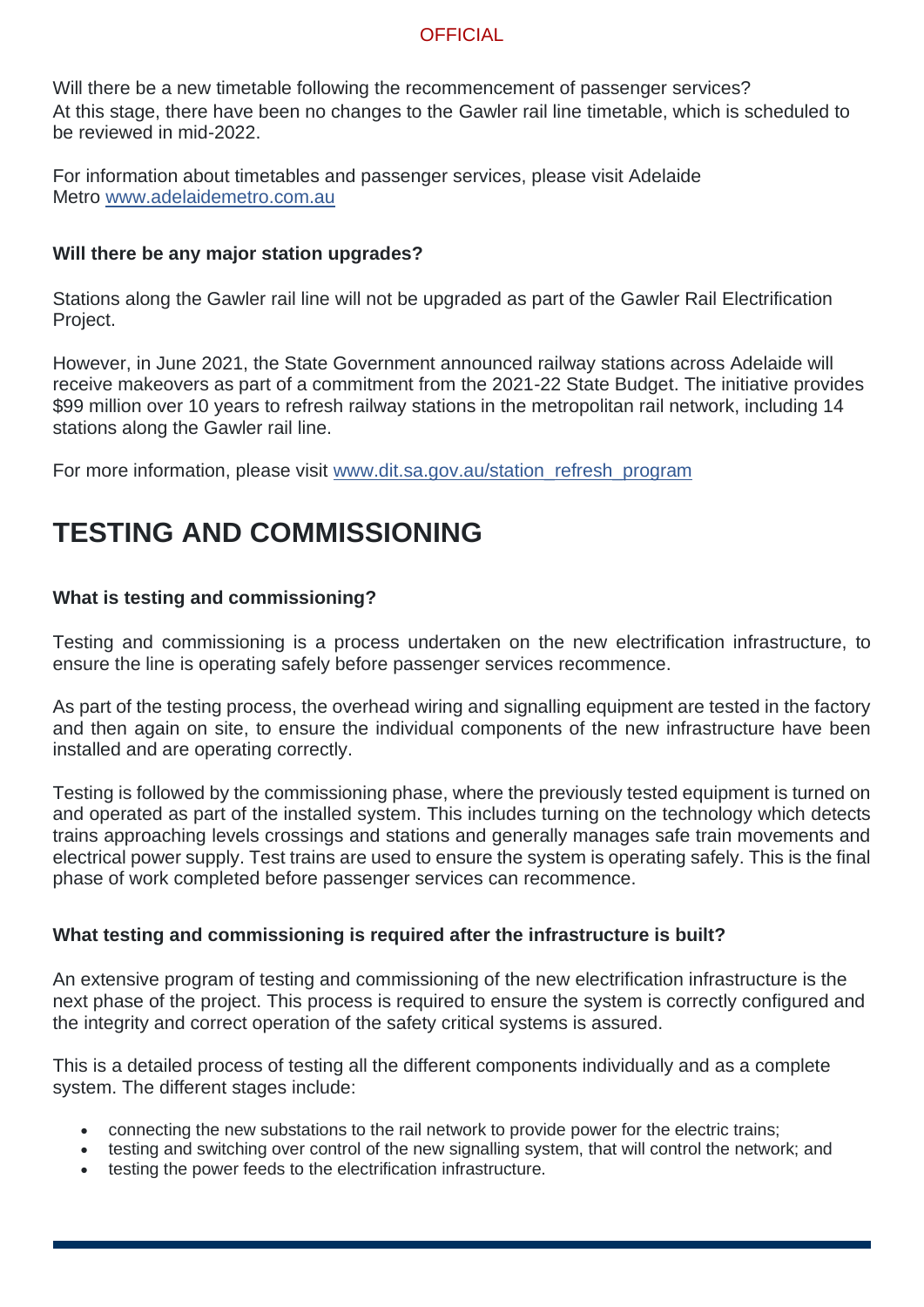The testing and commissioning works will occur with small crews accessing equipment within the rail corridor. You may also notice test trains running along the line during this time. Test trains are not passenger services but are operated for the purposes of testing the operation of the line.

#### **When will the line become electrified?**

The Gawler rail line will be energised ahead of the return of passenger services. This means all electrification infrastructure, including overhead wires and their fittings should be considered live and carrying electrical current before the line opens to passenger services.

Overhead wires and attachments within the rail corridor will be dangerous if interfered with, as they carry 25,000 volts of electricity to power the new electrified line. Please 'Stay Switched On' and treat all wires within the rail corridor with the same respect and safety consciousness you do with suburban stobie poles and power lines.

Your safety is paramount and we appreciate your co-operation in helping us to keep everyone safe around our rail lines.

# **CONSTRUCTION**

### **How is construction for the project being managed?**

Construction works are being managed carefully and sensitively to minimise the potential impact to surrounding neighbours and businesses. Representatives from the Project Team continue to provide updates to neighbours and the broader community as work on the Gawler Rail Electrification Project progresses.

#### **Will there be any disruption to road intersections along the corridor?**

In order to construct the works and commission the new signalling and overhead wiring infrastructure some temporary road closures and traffic restrictions will continue to be required. To safely undertake these works, speed and lane restrictions will be in place during the works.

There will also be some impacts to other rail lines on the Adelaide Metro rail network, including some temporary closures.

Nearby properties and road users will be advised of upcoming level crossing closures and where required motorists are advised to plan ahead, allow extra travel time and observe signage.

#### **Are night works required during construction?**

Some night works have been required as construction has progressed. Advance notice will continue to be provided to residents, businesses and key stakeholders to advise advance notice of when these works will occur. Every effort will be made to minimise disruption to residents and businesses.

Follow [www.facebook.com/DFITSA/](http://www.facebook.com/DFITSA) for project updates, or register your details to receive project updates directly by visiting [www.dit.sa.gov.au/grep](http://www.dit.sa.gov.au/grep) and selecting *Registration, Feedback and Suggestions*.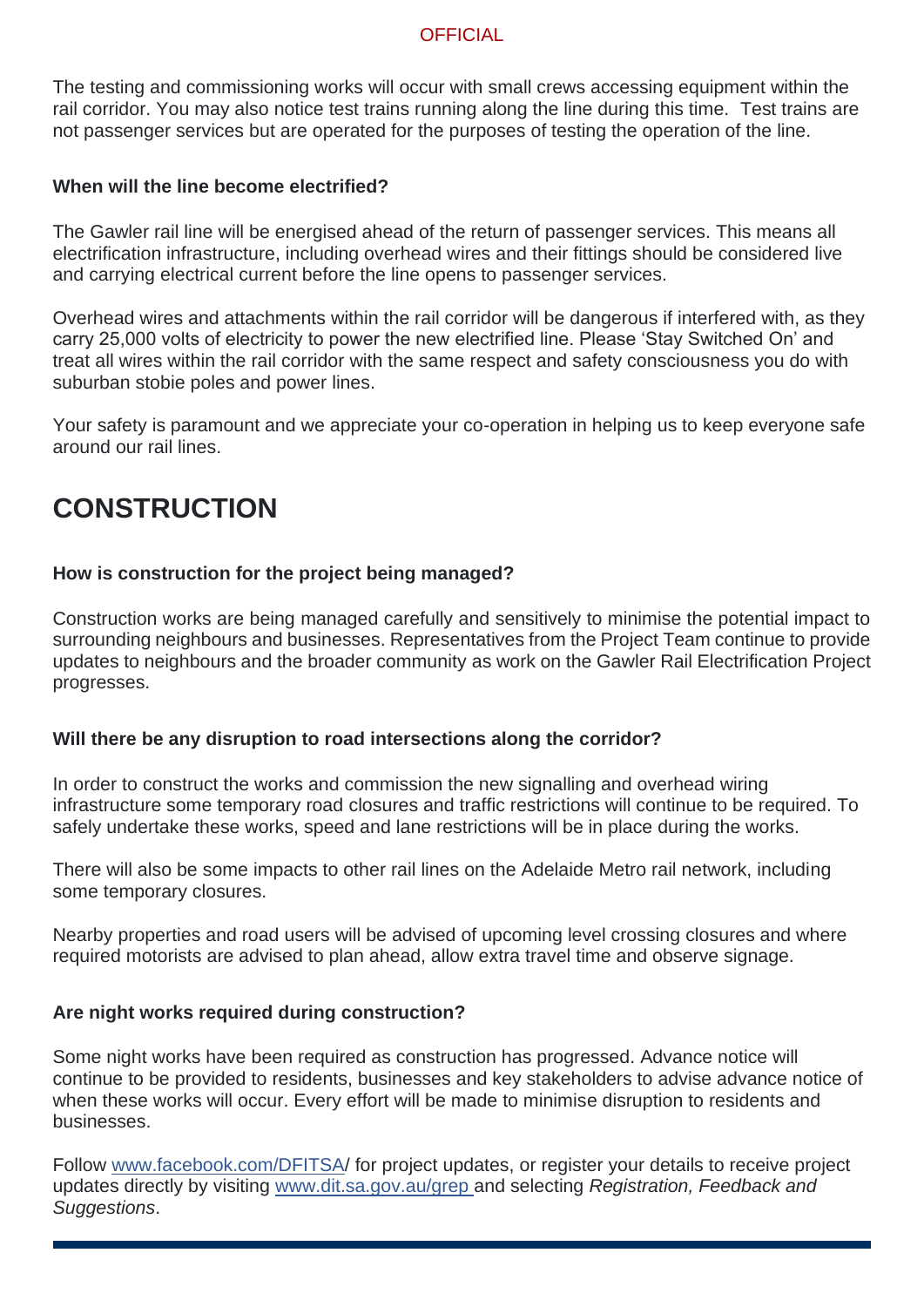# **VEGETATION MANAGEMENT**

# **Will vegetation and trees need to be removed as part of the electrification works?**

The majority of the vegetation management required for the project is now complete, however should any further works need to occur, the project team will provide notice of this to local residents in advance.

Management of vegetation is an integral part of the safe operation of an electrified rail network. Vegetation management is required to ensure:

- vegetation does not encroach into the three (3) metre electrical clearance zone, to prevent contact with the electrical overhead wiring;
- safe construction and operation of a Common Services Trench to house the new signalling and communications systems; and
- the electrified area is fenced off to prevent intrusion.

The project team continues to work closely with the relevant authorities, local councils and interested parties to minimise and manage impacts to vegetation, trees and wildlife habitats.

### **Will vegetation management be required for the project?**

Yes, vegetation management, including trimming and removal, is required as part of the project. Failure to effectively manage vegetation along the corridor presents a serious safety risk to the community, surrounding residents, train drivers and operators. *Reasons vegetation management may be required in your area include:*

- *Safety around electrical infrastructure – vegetation must have a minimum of 3m clearance from the electrical Overhead Wiring System (OHW) to meet electrical safety requirements, reduce the* likelihood of tree limbs interfering with wiring, falling on the track or onto the overhead wires.
- *Safety fencing* new fencing is required to protect the newly electrified rail corridor. This is for the safety of the community and train operators. Vegetation along the existing fence may be impacted by either the removal of the old fence or construction of the new one.
- *Installation of the Common Services Route (CSR) – the CSR is a buried signalling and rail services network that runs within the rail corridor to facilitate the new signalling system. In areas where the rail corridor is narrow, this trench may impact on root systems of existing trees to the extent they cannot survive.*

# **What is the Department`s policy on vegetation management?**

The Department has developed a policy that is consistent with electrified rail systems in other states, as well as power line infrastructure. [The Department's Vegetation Removal Policy](http://dit.sa.gov.au/__data/assets/pdf_file/0008/35657/v36E-Environment_-_Technical_Standards_-_Vegetation_-_Vegetation_Removal_Policy.pdf) sets out the parameters for managing vegetation along the electrified rail corridor and seeks to minimise trimming or removal of vegetation as much as possible, without compromising the safe operation of the rail network and electrical clearance requirements. To see a copy of the policy visit: <https://www.dit.sa.gov.au/> and search "vegetation removal policy".

The policy states that a vegetation Exclusion Zone of three meters is necessary between vegetation and the live electrical infrastructure, and a further two meter envelope required to ensure the Exclusion Zone is not breached and can be maintained. For more information visit <http://www.dit.sa.gov.au/grep> and go to Frequently Asked Questions.